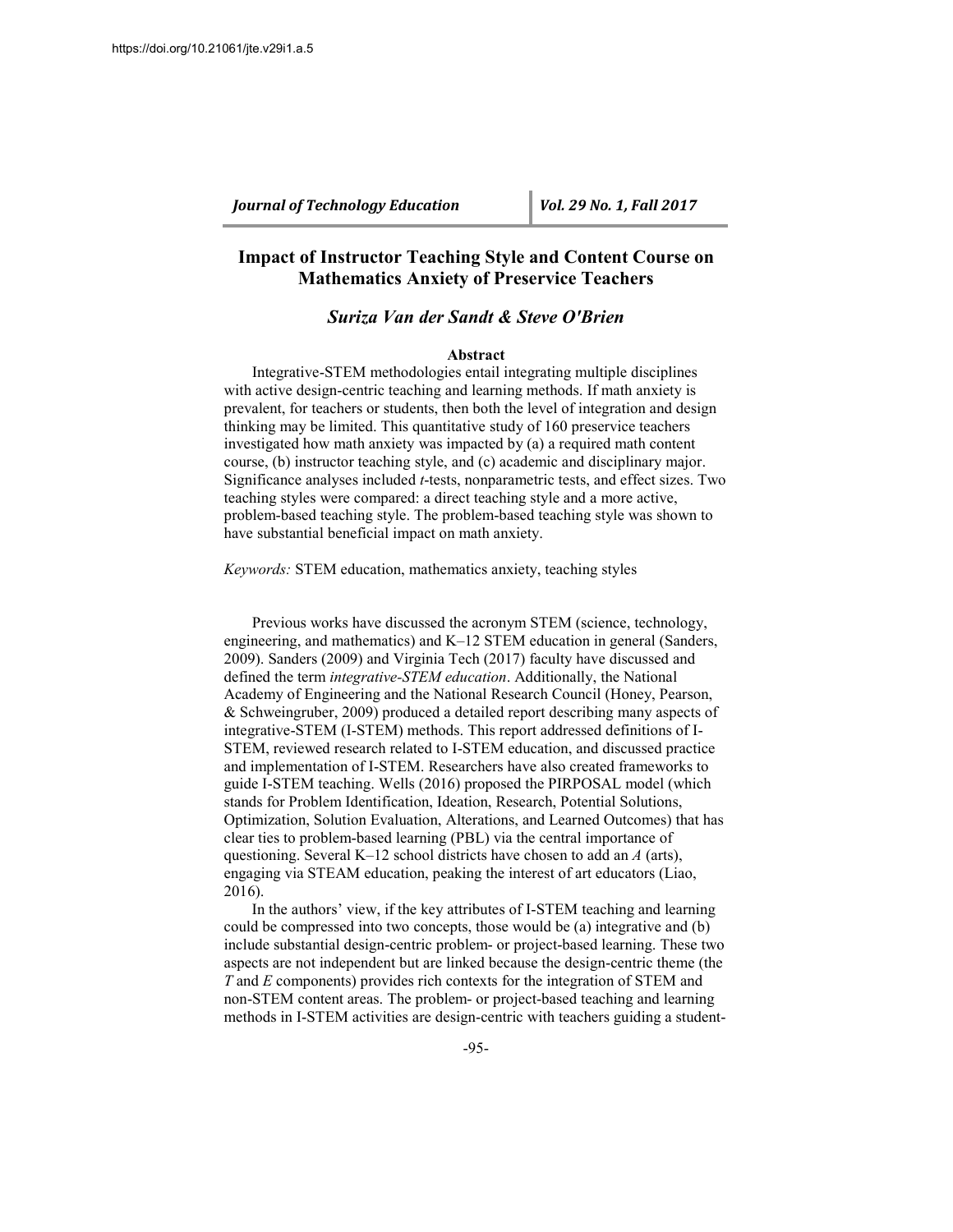centered environment where students, typically working in small groups, are designing solutions to problems, resulting in artifacts representing the solution (a physical artifact or modified process). There are a variety of items that can compromise the quality of I-STEM teaching. For example, questioning techniques are clearly important and have a central place in Wells' (2016) PIRPOSAL model. Another potential factor is mathematics anxiety. The literature indicates that high math anxiety can have several detrimental impacts in the classroom. Each of the two fundamental aspects of I-STEM methods previously listed could be detrimentally impacted. For example, if teachers have high math anxiety, then I-STEM activities may be limited in both the amount and quality of integrated math or may not encourage quantitative design decisions. Additionally, students with high math anxiety may also purposefully shy away from quantitative-based processes.

The authors could find no reported work on the impact of PBL teaching styles on math anxiety of in- or pre-service teachers. This is potentially of fundamental importance to PBL-centric I-STEM classes. For example, if PBL methods can beneficially impact math anxiety of preservice teachers, then perhaps PBL-centric I-STEM methods will also have a beneficial impact on K– 12 students and teachers. In this work, a quantitative measure of math anxiety is completed for early preservice teachers before and after a required math (for educators) content course. Independent variables studied are: (a) a required content math course, (b) teaching style (active or PBL vs. direct), and (c) academic and disciplinary majors.

#### **Literature Review**

#### **Math Anxiety**

Mathematics anxiety can be defined as an intense feeling of anxiety about one's ability to understand and do math, a specific event such as a math test, or certain situations involving math. According to Brown, Westenskow, and Moyer-Packenham (2011), math anxiety reflects how an individual views his or her own ability to interact with mathematics.

More broadly, mathematics anxiety can be defined as the stress of learning and participating in the mathematics classroom or in situations that require mathematics (Richardson & Suinn, 1972) or as a fearful avoidance of mathematical situations (Wadlington & Wadlington, 2008). Math anxiety is the result of a student's previous negative or embarrassing experiences with math or a math teacher. Math anxiety is not a learning disability, but it does interfere with an individual's ability to learn math (Wadlington & Wadlington, 2008) and inhibits students' ability to understand and participate in mathematics. Isiksal, Curran, Koc, and Askun (2009) also found a significant negative correlation between math anxiety and self-concept scores. These experiences can leave students with the belief that they are deficient in math. Ashcraft (2002) believes that students with math anxiety will avoid situations requiring math, which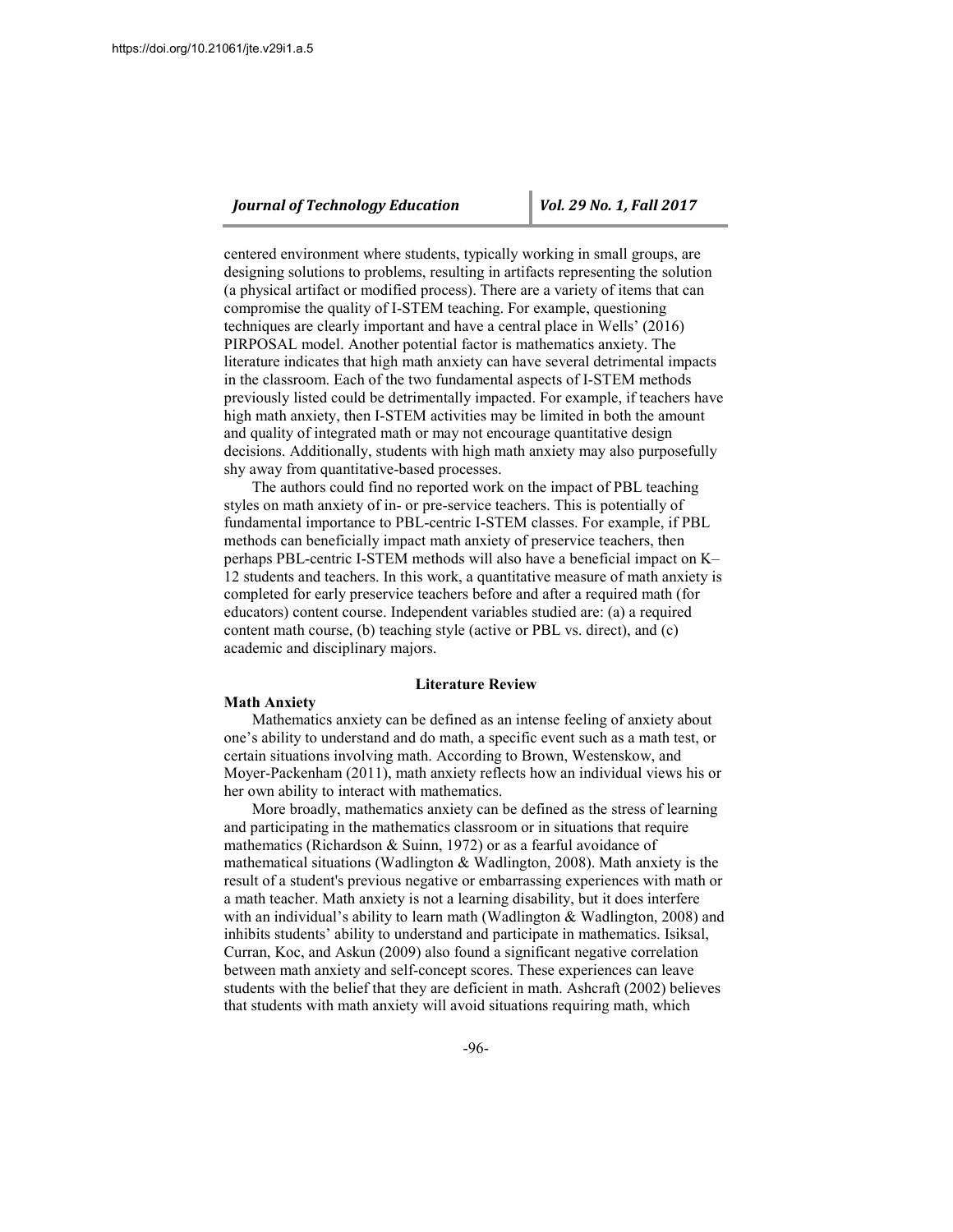could "result in less competency, exposure and math practice, leaving students more anxious" (p. 173). Brady and Bowd (2005) found that nearly 40% of the education students in their study reported math as their least favorite subject.

Math anxiety can develop early in elementary school (Harper & Daane, 1998). Jackson and Leffingwell (1999) reported that some students had their first negative experiences as early as third or fourth grade. Geist (2010) believes that

Instead of helping children develop fluency at computation and become more efficient at problem solving, these policies [current educational policies] have produced students that rely more on rote memorization and have increased the level of anxiety in young children by making mathematics a high-risk activity. This tends to produce more adults with 'math anxiety' and discouraged children who understand the concept but work a little slower. (p. 25)

Finlayson (2014) believes that teacher behavior is a prime factor contributing to math anxiety.

**Math anxiety of preservice teachers and impact on teaching and learning.** A significantly larger percent of preservice teachers report experiencing higher levels of math anxiety than other undergraduate university students (Harper & Daane, 1998; Hembree, 1990). Frank (1990) found that many future teachers shared many of the same math beliefs held by students enrolled in math anxiety clinics. There is a particular concern in the case of elementary school teachers because a disproportionately large percentage of them experience significant levels of mathematics anxiety (Buhlman & Young, 1982; Trujillo & Hadfield, 1999). Kelly and Tomhave (1985) found that prospective elementary school teachers scored higher on anxiety rating scales than any other group in the large group of college freshmen they tested. Based on this research, it is not surprising that a considerable proportion of students entering preservice teacher training have negative beliefs and attitudes about mathematics (Uusimaki & Nason, 2004). Brown et al. (2011) also believe that teachers who do not enjoy math and who have negative feelings and less ability in mathematics would have difficulty teaching math or teaching math well.

The vast majority of elementary education majors are female and exhibit the highest level of math anxiety of any major (Hembree, 1990). Beilock, Gunderson, Ramirez, and Levine (2010) found that "teachers with high math anxiety seem to be specifically affecting girls' math achievement—and doing so by influencing girls' gender-related beliefs about who is good at math" (p. 1862). Geist (2010) found that "girls tend to feel less confident about their answers on tests and often express doubt about their performance" in math, and over time, girls' "assessment of their enjoyment of mathematics falls much more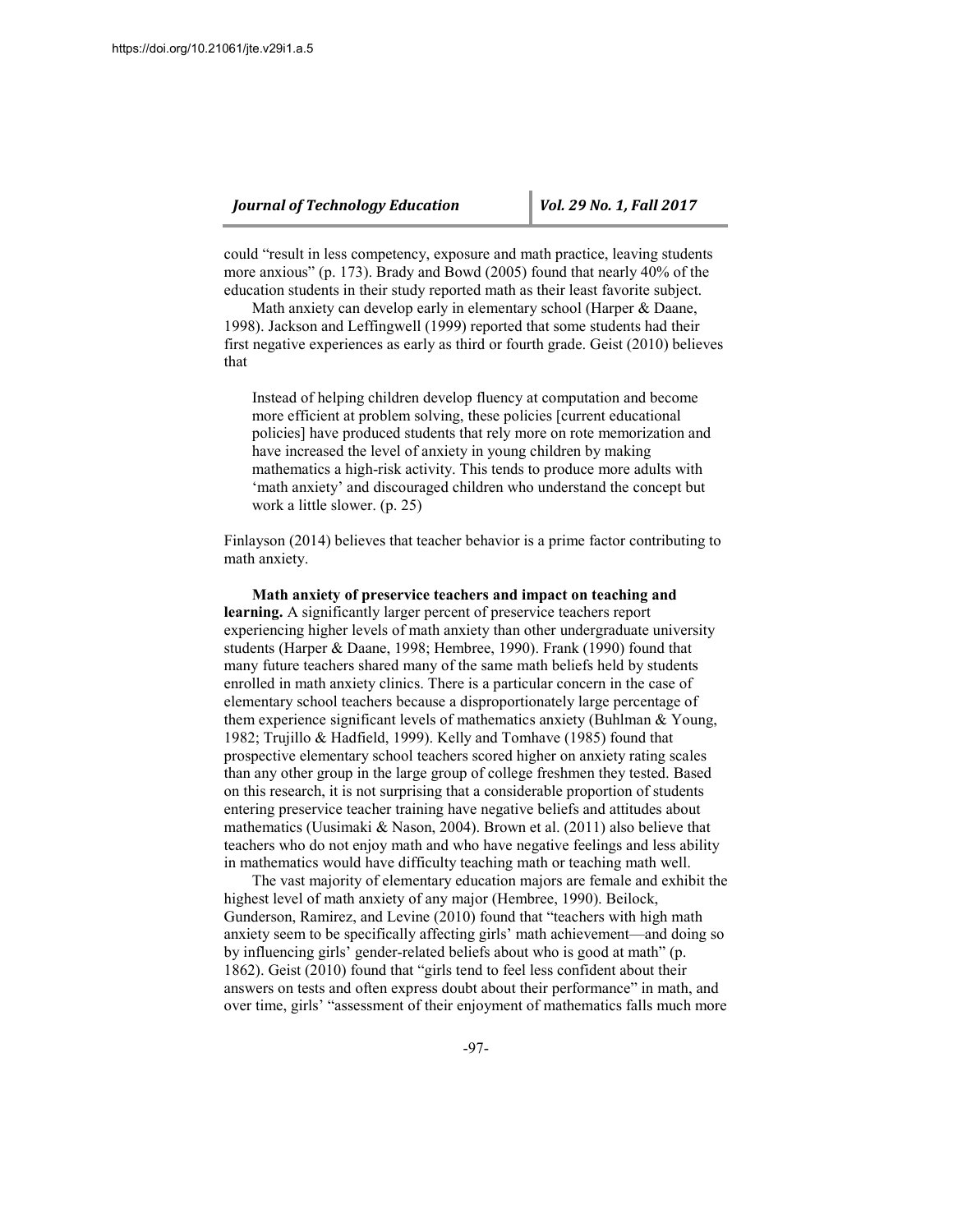drastically than" boys' (p. 26). Moreover, studies have shown that teachers with high levels of math anxiety tend to transfer this anxiety to their students (Finlayson, 2014; Vinson, 2001). Some researchers found that such teachers are viewed as unsympathetic (Cornell, 1999) and insensitive (Jackson & Leffingwell, 1999), and Brady and Bowd (2005) found that such teachers were viewed as hostile and uncaring by their students. Furthermore, these students had memories of struggling with particular concepts and experiencing embarrassment in front of peers. Jackson and Leffingwell (1999) report that girls were ridiculed more often than boys and received less assistance from such teachers. Swetman, Munday, and Windham (1993) indicate that teachers with high measures of math anxiety spend less time planning mathematics lessons and use math instruction time for nonmath-related activities.

Additionally, Teague and Austin-Martin (1981) found that a teachers' attitude toward mathematics may affect not only the students' values and attitudes toward mathematics but also that these attitudes may affect the effectiveness of the teaching itself. Brown et al. (2011) established in their study that nearly 21% of the preservice teachers with anxiety about mathematics had negative mathematics teaching experiences with students in their field-based practicum.

Much of the research focusing on math anxiety and preservice-teacher training links math anxiety to teacher efficacy. Swars, Daane, and Giesen (2006) as well as Bursal and Paznokas (2006) found negative correlations between math anxiety and math efficacy beliefs, whereas Gresham (2008) associates low math anxiety with high levels of math efficacy. Math anxiety is also negatively correlated with confidence to teach math (Brady & Bowd, 2005). A commonality among these studies is that the participants were all in a methodology class (e.g., Brown, Westenskow, & Moyer-Packenham, 2011; Finlayson, 2014; Gresham, 2007) and near the end of their preservice training (Brady & Bowd, 2005; Isiksal, Curran, Koc, & Askun, 2009). We are in agreement with Brown et al. (2011) and Finlayson (2014) who acknowledge a weak mathematical background as a factor contributing to math anxiety. Therefore, we decided to investigate the level of math anxiety as they enter their training as teachers. Additionally, we decided to study the impact of a required math content course taken early in their program.

Another limitation in the current literature is the near exclusive focus on math anxiety among elementary major preservice teachers (Brown et al., 2011) with no consideration of other education majors (e.g., early childhood, special education, or deaf and hard of hearing majors) or academic major (e.g., math major). Zientek, Thompson. and Yetkiner (2010) believe that "it may be of value to investigate whether preservice teachers' mathematics anxiety levels are most associated with areas of certification preparation (e.g., early childhood, K– 8) or by the courses in which the teachers are enrolled" (p. 430). This investigation includes these other education major populations with additional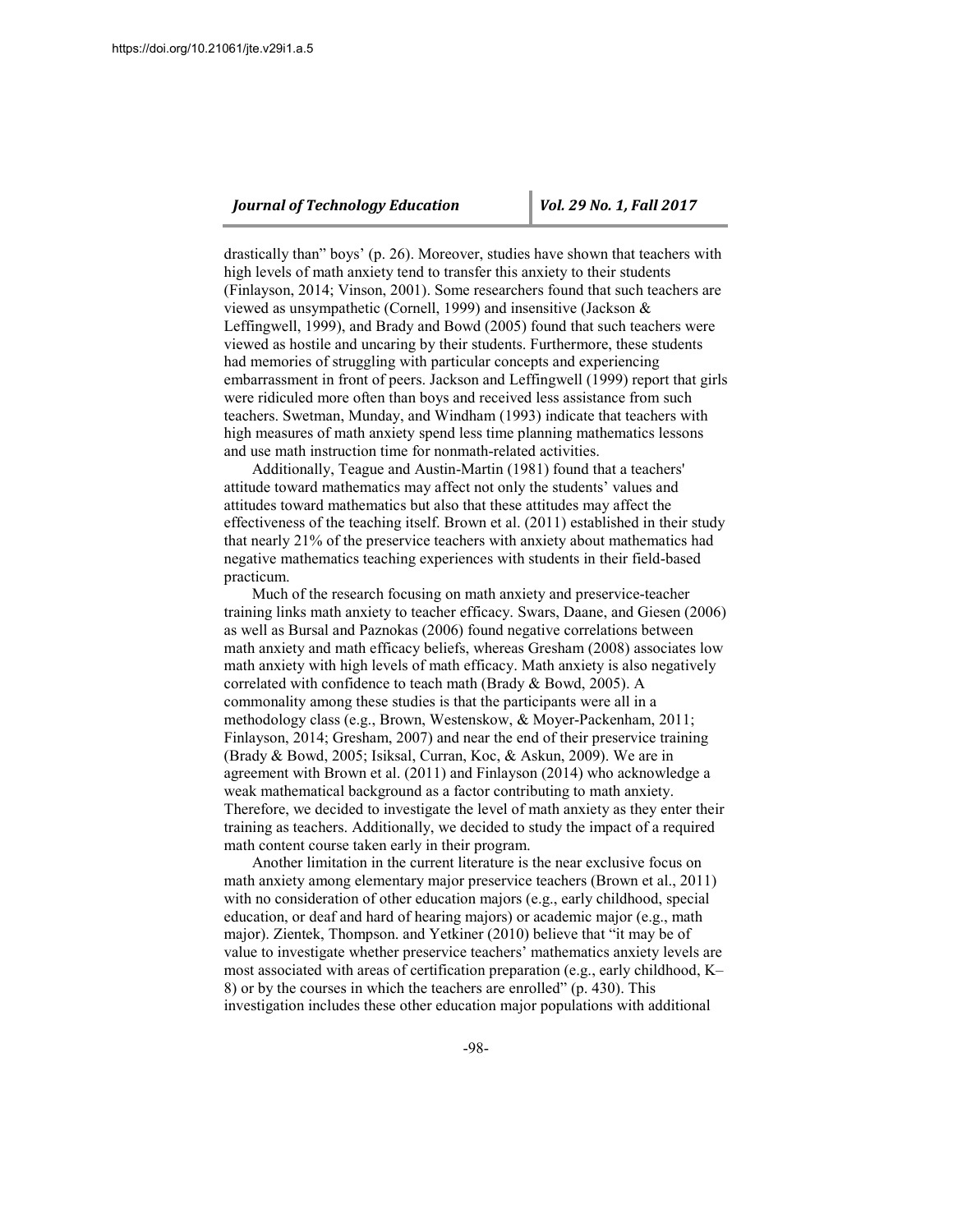variables of disciplinary major and instructor's teaching style. By reference, Finlayson's (2014) study, 40% of the study participants identified "teaching style" as a cause for their math anxiety.

#### **Teaching Style**

**Problem-based learning.** Based on the work of Barrows (Barrows, 2002; Hmelo-Silver & Barrows, 2006), Walker and Leary (2009) define a PBL teaching style in which (a) "*ill-structured problems* are presented" (p. 13), (b) "a *student centered* approach in which students determine what they need to learn" is used, (c) "*teachers act as a facilitators* or tutors in the learning process," and (d) "*authenticity* forms the basis" in the selection of "problems [that] are inherently cross-disciplinary" (p. 14). In the work of Barrows (2002) and Hmelo-Silver and Barrows (2006), the importance of group work is included as a fifth element.

Researchers have found that PBL or PBL-like activities have had substantial positive impacts on student learning. PBL was first widely reported in the field of medical education. Meta-analysis of PBL have been reported both in the medical field (Strobel & van Barneveld, 2009) and outside the medical field (Walker & Leary, 2009). Strobel and van Barneveld (2009) found meaningful effect sizes for (a) "knowledge assessment," (b) "performance or skill-oriented" assessment, and (c) "non-performance or skill-oriented" attributes, including "satisfaction" and "successful assignment of first choice of [medical] residency" positions (p. 52). The meta-analysis of Walker and Leary (2009) included the addition of nonmedical field studies and variables of problem types, disciplines, and assessment levels. This meta-analysis described a large number of factors with statistical validity, too many to review here; however, it is interesting to note that the problem type "design problem" had the largest effect size (0.74), which may bode well for I-STEM methods.

**Direct teaching.** Mercer, Lane, Jordan, Allsop, and Eisele (1996) define *explicit* or *direct* instruction as "instruction in which the teacher serves as the [primary] provider of knowledge" and explanations, presenting "skills and concepts . . . in a clear and direct fashion that promotes student mastery" (p. 227). Additionally, Burton (1998) observed that college-level engineering lectures generally take a "'teaching is telling'" approach (p. 158).

## **Research Questions**

We designed this study to answer the following questions:

- 1. What is the level of math anxiety with which prospective grade school teachers enter their teacher-training program?
- 2. What effect does a mathematics content course have on the level of math anxiety experienced by prospective teachers?
- 3. What effect does the lecturer's teaching style have on the level of math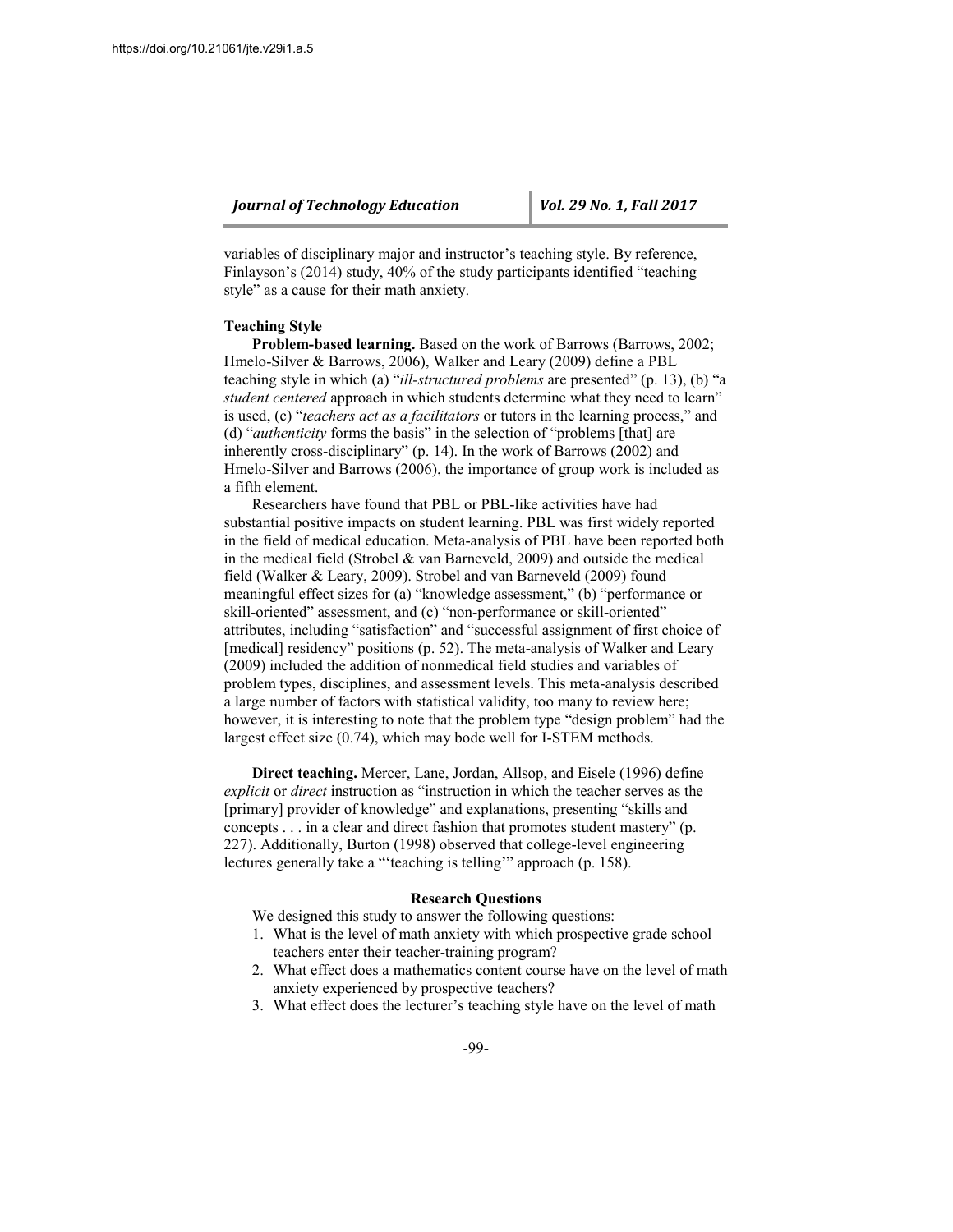## anxiety?

4. Do different education or disciplinary majors have substantially different math anxiety?

## **Methodology**

## **Population**

The population consisted of 160 preservice teachers. Participants were primarily freshmen at a public liberal arts college situated on the East Coast. The mean quantitative SAT scores for education majors at the institution has varied between 600 and 630 over the past 8 years. The population in this study was made up of the following education majors: elementary (ELEM,  $n = 79$ ), early childhood (EACH,  $n = 36$ ), deaf-and-hard of hearing (DEAF,  $n = 23$ ), and special education (SPED,  $n = 22$ ). EACH students would be certified to teach K-3, ELEM students would be certified to teach K-6, and DEAF and SPED students would be certified to teach K–12. A second, disciplinary major is required for all education majors. The 160 preservice teachers in this study also spanned the following disciplinary majors: art  $(AR, n = 2)$ , English  $(ENG, n = 1)$ 40), history (HIS, *n* = 16), math (MATH, *n* = 2), music (MU, *n* = 3), psychology (PSY,  $n = 44$ ), sociology (SO,  $n = 12$ ), Spanish (SPA,  $n = 6$ ), women and gender studies (WG,  $n = 11$ ), and integrative STEM (I-STEM,  $n = 18$ ). Four students were double disciplinary majors (for example, WG and HIS or WG and SPA), one student was a business major, and another student was an international studies major. MATH majors are certified to teach math for K–12, and approximately 90% of I-STEM majors complete the state-required coursework for middle school endorsements for both mathematics and science. Additionally, approximately 50% of I-STEM majors complete coursework for K–12 endorsement for technology and engineering (T&E) education.

### **Data Collection and Math Anxiety Instrument**

Data were collected for two sequential semesters from students attending a compulsory math content course for elementary school teachers. The content courses were taught by only two instructors: 93 students attended Instructor A's class, and 67 students attended Instructor B's class. At the beginning and end of their course, participants were asked to voluntarily complete the Revised-Mathematics Anxiety Survey (R-MANX), created by Bursal and Paznokas (2006), enabling paired statistical analyses. Only paired data were utilized, measuring predominately the impact of the course (and teaching style). The R-MANX instrument contains 30 items to which students respond on a Likert scale from 1 (*no anxiety*) to 5 (*high anxiety*). Possible scores range from 30–150 with higher scores indicating higher math anxiety. The survey asked the student to define their level of math anxiety when dealing with daily situations and their own coursework. Cronbach's alpha for the R-MANX was calculated as 0.90 (Bursal & Paznokas, 2006).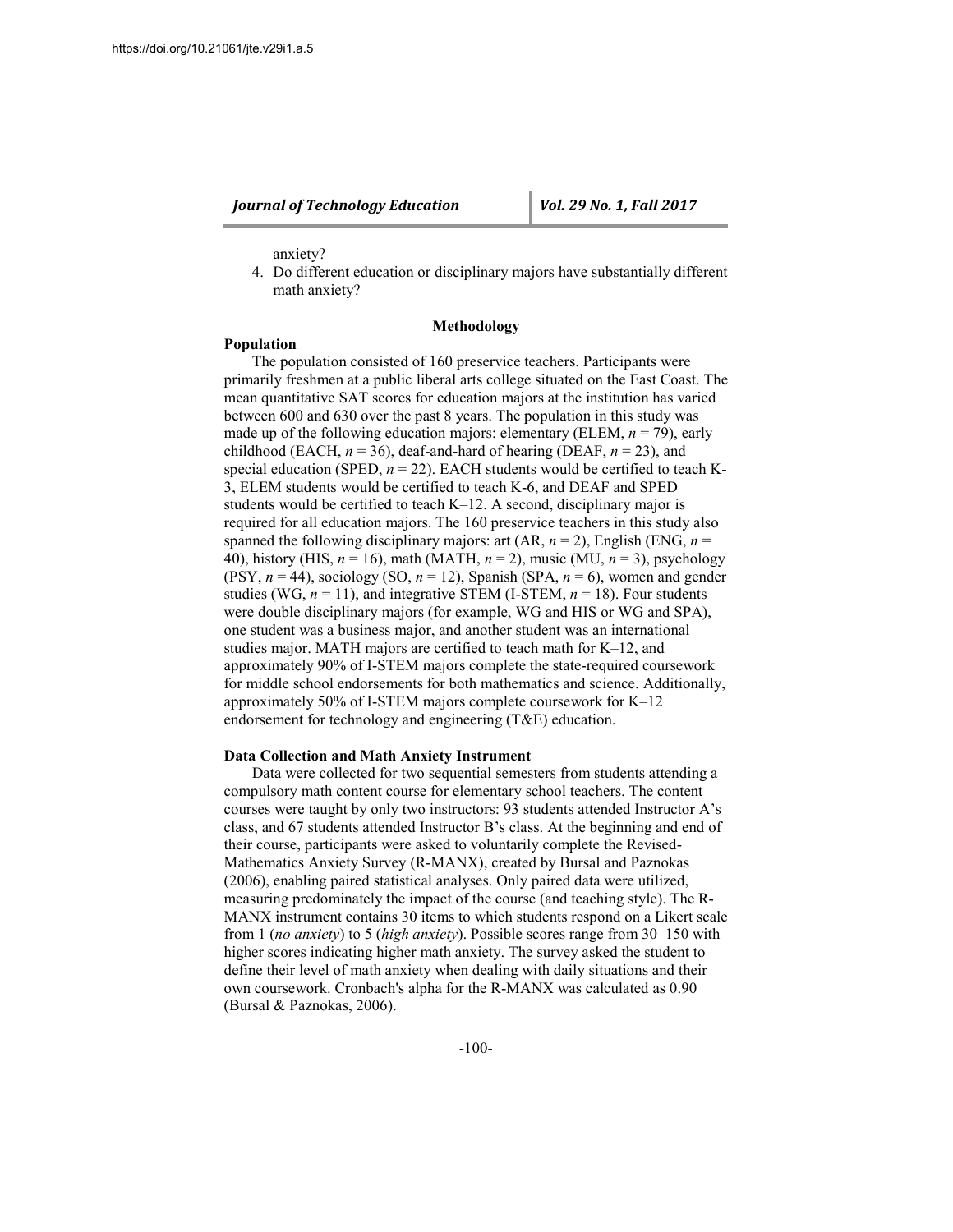### **Math Content Course Overview**

The compulsory content course is designed for future teachers and is taught by mathematics education faculty. The course explores elementary school mathematics from an advanced viewpoint. Preservice teachers study patterns, numeration, mathematical systems, real numbers, and number theory. Students are required to reason mathematically, solve problems, and communicate mathematics effectively at different levels of formality, using a variety of representations of mathematical concepts and procedures. The two instructors used the same textbook and covered the same chapters. The format for both classes was in-person instruction for approximately 14 weeks. Classes were held twice per week, and each session was 80 minutes long.

### **Teaching Style Determination**

One of the researchers visited each of the instructors' classrooms on several occasions during the year to collect data (at least three times per semester). During classroom observations, the researcher took observation notes about the classroom discourse and teaching style demonstrated by each instructor and also collected copies of the syllabi and assessments. Hence, this study was an ex post facto study design.

Instructor A, with 8 years college-level teaching experience, used a variety of physical materials and models (e.g., Cuisenaire rods, pattern blocks, tangrams, and different base blocks). Students were encouraged, through activities based on exploration, to demonstrate a willingness and ability to solve various types of mathematical problems using appropriate strategies. Students were required to explain their answers, reasoning, and problem-solving methods in class, on homework, and on assessments. Students often left their seats to collect manipulatives, work with other students on solving problems, and make brief presentations based on their explorations. Students were often encouraged to work in pairs or groups to explore, discover, and present solutions. The majority of class sessions contained one of more of the five key PBL elements presented earlier in the literature review section. It was evident that Instructor A followed a more problem-based, inquiry-driven teaching style and is referred to as a problem-based teaching style (PBT).

Instructor B, with more than 30 years of college level teaching experience, followed nearly the same procedure at each observation. The instructor presented some example (or examples) on the board, showed the steps in solving the problem (or problems), allowed time for questions, and then assigned homework (problems similar to the example or examples presented in class) to be completed in class and at home. The classroom discourse was instructor driven and blackboard and textbook dominated; no use of manipulatives was observed. Students stayed in their seats, took notes, and worked individually on assigned problems. The teacher set the pace of the discourse, with a clear focus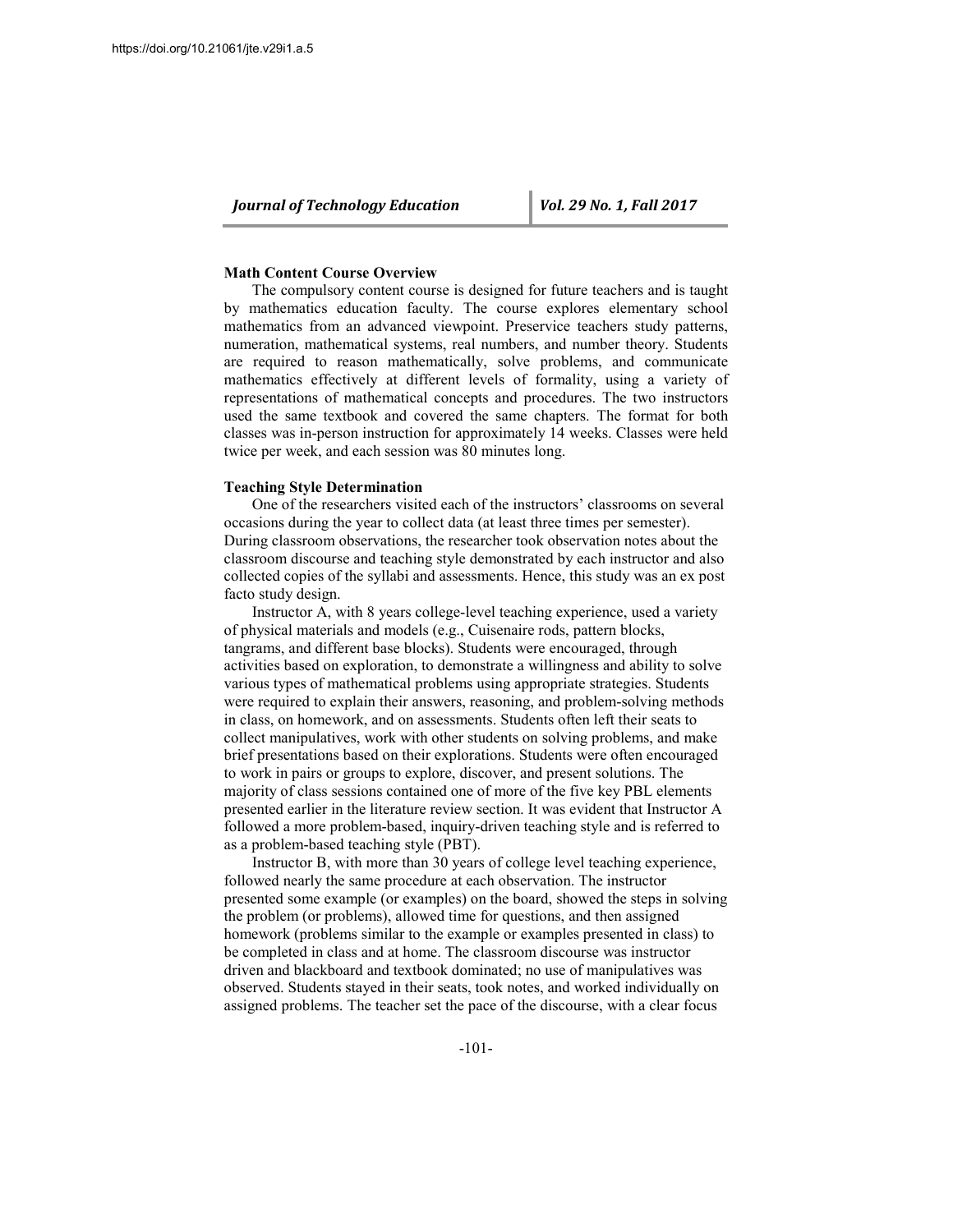on computation and skill in both teaching and in assessment events. From the observation notes, it is evident that Instructor B followed a primarily direct teaching style, with very little evidence of PBL. In this study, Teacher B is referred to as having a direct teaching style (Direct T).

### **Results**

Analyses were completed only for teacher candidates that successfully completed surveys both before and after the math content course, primarily assessing the impact of the course (including teaching style). To test for normality, the Kolmogorov-Smirnov tests were utilized (with *p* > 0.05). If paired data are normally distributed, paired *t*-tests were utilized. If data was nonparametric, Wilcoxon Signed Rank Tests were utilized for statistical significance (*p* < 0.050). For practical significances, we utilized effect sizes (*d*values 0 to 0.2, 0.2 to 0.5, and  $d > 0.8$  for small, medium, and large practical significance, respectively).

## **Entering Math Anxiety and Effect of Content Course**

*Math Anxiety Levels Before and After Content Course*

To answer our first two research questions, we determined the range, mean( $\mu$ ), standard deviation( $\sigma_{\bar{x}}$ ), *p*-value (statistical significance), and *d*-value (practical significance) of math anxiety for the 160 preservice teachers before and after the content course. Results are given in Table 1.

| <i>Main Analely Levels before and After Comem Course</i> |     |       |     |                                 |                    |    |                         |                             |       |               |               |
|----------------------------------------------------------|-----|-------|-----|---------------------------------|--------------------|----|-------------------------|-----------------------------|-------|---------------|---------------|
|                                                          |     |       |     | Entering preservice<br>training |                    |    | After content<br>course |                             |       |               |               |
|                                                          | N   | Range |     | $\mu$                           | $\sigma_{\bar{r}}$ |    | Range                   | $\mu$<br>$\sigma_{\bar{r}}$ |       | $p-$<br>value | $d-$<br>value |
| Pre-<br>service<br>teachers                              | 160 | 68    | 128 | 82.91                           | 13.94              | 49 | 112                     | 78.48                       | 12.39 | 0.000         | 0.34          |

#### **Table 1**

Table 1 indicates that students entered their training with an average R-MANX score of 82.9 and exited the course with an average score of 78.5, a 4.4 point (5.3%) decrease. The standard deviation decreased from 13.9 to 12.4 after the course. The range in anxiety scores was large. For example, before the course, the lower quartile (low anxiety) spanned a narrow 5-point range, and the upper quartile extended over a much larger 36-point range (see Figure 1). After the course, the lower quartile increased to a 21-point range, and the upper quartile span decreased to a 26.5-point range. Additionally, the minimum score dropped 19 points, and the maximum score had decreased by 16 points. This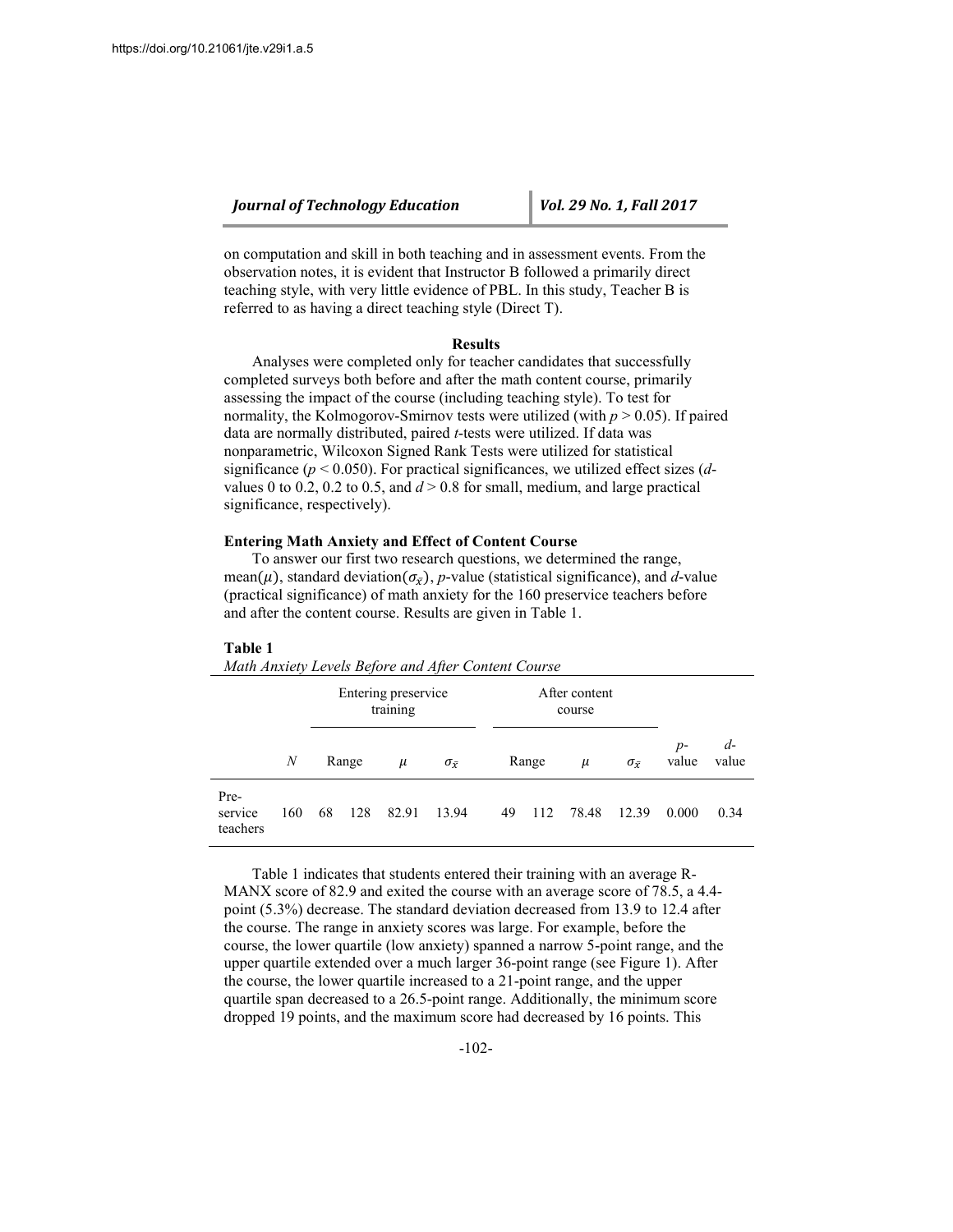freshmen-level content course had a statistically significant impact (*p* < 0.05) and a medium practical effect size (0.34).



*Figure 1.* Math anxiety data distribution.

#### **Teaching Style**

To address our third research question, the impact of teaching style, we compared Instructor A's (PBT) students to Instructor B's (Direct T) students (see Table 2). Only if there was a statistical significant difference  $(p < 0.050)$  did we investigate effect sizes (see Table 2). The mean score for the Direct T students increased from 75.1 to 76.6 (about 2%). In contrast, the scores for the PBT students lowered from 88.5 to 79.9 (nearly 10%). Attending a problembased class led to a statistically and practically significant decrease in math anxiety, but attending a Direct T class did not.

#### **Table 2**

```
Impact of Lecturer's Teaching Style on Math Anxiety Levels
```

|                        |                  |          |            | Entering preservice<br>training |                             |          |            | After content course | Impact             |                    |                                |           |
|------------------------|------------------|----------|------------|---------------------------------|-----------------------------|----------|------------|----------------------|--------------------|--------------------|--------------------------------|-----------|
|                        | $\boldsymbol{n}$ | Range    |            | $\mu$                           | $\sigma_{\bar{\mathrm{v}}}$ | Range    |            | $\mu$                | $\sigma_{\bar{x}}$ | Points             | $d-$<br>$p-$<br>value<br>value |           |
| <b>PBT</b><br>Direct T | 93<br>67         | 68<br>48 | 128<br>107 | 88.54<br>75.09                  | 12.37<br>12.61              | 53<br>49 | 112<br>106 | 79.85<br>76.58       | 12.03<br>12.80     | $-8.69$<br>$+1.49$ | 0.000<br>0.335                 | 0.71<br>٠ |

A comparison of the mean anxiety score before the content course indicates that the students in the PBT classes started with higher anxiety than students in the Direct T classes. A Mann-Whitney Test comparing the Direct T and PBT students before the course indicated that there was a statistically significant difference  $(p = 0.000)$ . This is not surprising because students were not prefiltered into classes. The reductions shown in Table 2 for the PBT population may be due to the PBT population starting with substantially higher anxiety. That is, it may be easier to decrease anxiety in high anxiety students, no matter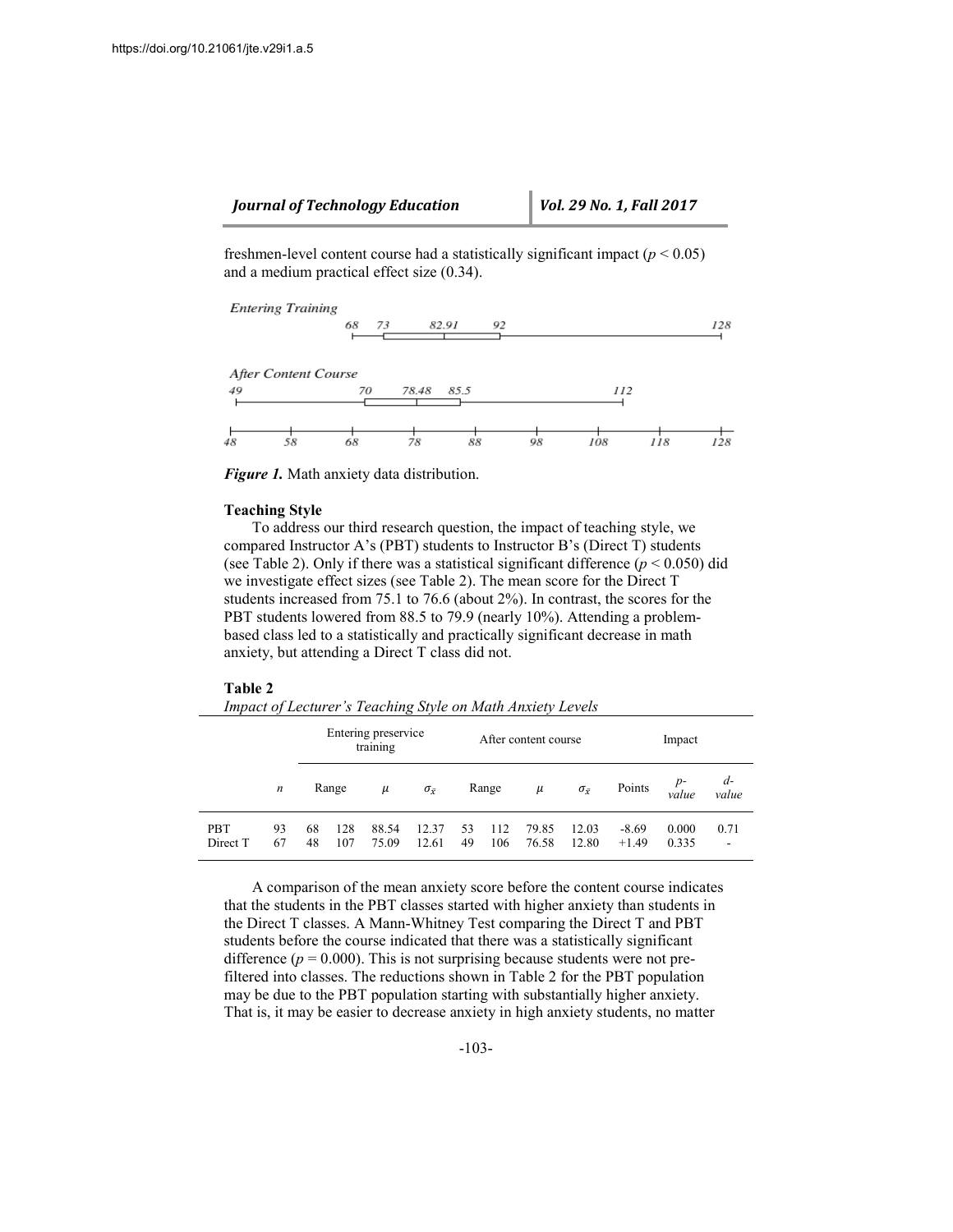the teaching style. This question can be addressed by assessing the impact of the course (and teaching style) on (a) the high anxiety students in Direct T courses and (b) the low anxiety students in PBT courses. The median value of 82 for the total population was used to divide students into two groups: high and low anxiety populations. These analyses showed that (a) the high anxiety students in the Direct T courses ( $n = 17$ ) showed no statistically significant changes ( $p =$ 0.394 via a Wilcoxon Signed Rank Test) and (b) the low anxiety students in the PBT courses  $(n = 36)$  showed a 5-point decrease in the mean which was statistically significant ( $p < 0.0001$  via a paired *t*-test with a large effect size,  $d =$ 1.03). These analyses indicate that the PBT teaching style does have a large impact for high and low anxiety students. In contrast, the direct teaching style had no significant impact on either high or low anxiety students.

## **Disciplinary Majors**

Our expectation was that nonmath majors may start with a higher level of math anxiety, due to a possible lower level of content knowledge, and be impacted more positively by the content course as they gain knowledge to teach math. We defined math teaching (MATH-t) majors as both I-STEM  $(n = 18)$  and MATH  $(n = 2)$  majors because both will be certified to teach higher levels of math. Our expectation was that MATH-t majors would start with a lower level math anxiety and that the content course would reduce nonmath majors' math anxiety more than math majors. The analysis of math anxiety by math and nonmath majors is presented in Table 3.

#### **Table 3**

|               |                  |       |     | Entering preservice training |                    |       |     | After content course |                    | Impact   |               |                          |
|---------------|------------------|-------|-----|------------------------------|--------------------|-------|-----|----------------------|--------------------|----------|---------------|--------------------------|
|               | $\boldsymbol{n}$ | Range |     | $\mu$                        | $\sigma_{\bar{x}}$ | Range |     | $\mu$                | $\sigma_{\bar{x}}$ | Points   | $p-$<br>value | $d-$<br>value            |
| Both          |                  |       |     |                              |                    |       |     |                      |                    |          |               |                          |
| instructors   |                  |       |     |                              |                    |       |     |                      |                    |          |               |                          |
| MATH-t        | 20               | 62    | 109 | 85.20                        | 13.70              | 53    | 94  | 77.55                | 10.78              | $-7.65$  | 0.009         | 0.62                     |
| <b>OTHERS</b> | 140              | 48    | 128 | 82.58                        | 13.99              | 49    | 112 | 78.61                | 12.63              | $-3.96$  | 0.000         | 0.30                     |
| <b>PBT</b>    |                  |       |     |                              |                    |       |     |                      |                    |          |               |                          |
| MATH-t        | 10               | 86    | 109 | 96.40                        | 7.26               | 53    | 94  | 80.80                | 12.41              | $-15.60$ | 0.006         | 1.53                     |
| <b>OTHERS</b> | 83               | 68    | 128 | 87.46                        | 12.30              | 63    | 112 | 79.73                | 11.84              | $-7.72$  | 0.000         | 0.64                     |
| Direct T      |                  |       |     |                              |                    |       |     |                      |                    |          |               |                          |
| MATH-t        | 10               | 62    | 90  | 74.00                        | 8.04               | 63    | 88  | 74.30                | 8.23               | 0.30     | 0.838         | $\overline{\phantom{0}}$ |
| <b>OTHERS</b> | 57               | 48    | 107 | 75.28                        | 13.15              | 49    | 106 | 76.98                | 13.64              | 1.70     | 0.274         | $\overline{\phantom{0}}$ |

*Impact of Lecturer's Teaching Style on Math Anxiety Levels of Math and Nonmath Majors*

The results for the total population (both instructors) show that both math and nonmath majors benefitted from attending the content course because both were statistically significant. The 20 math majors showed the greatest decrease in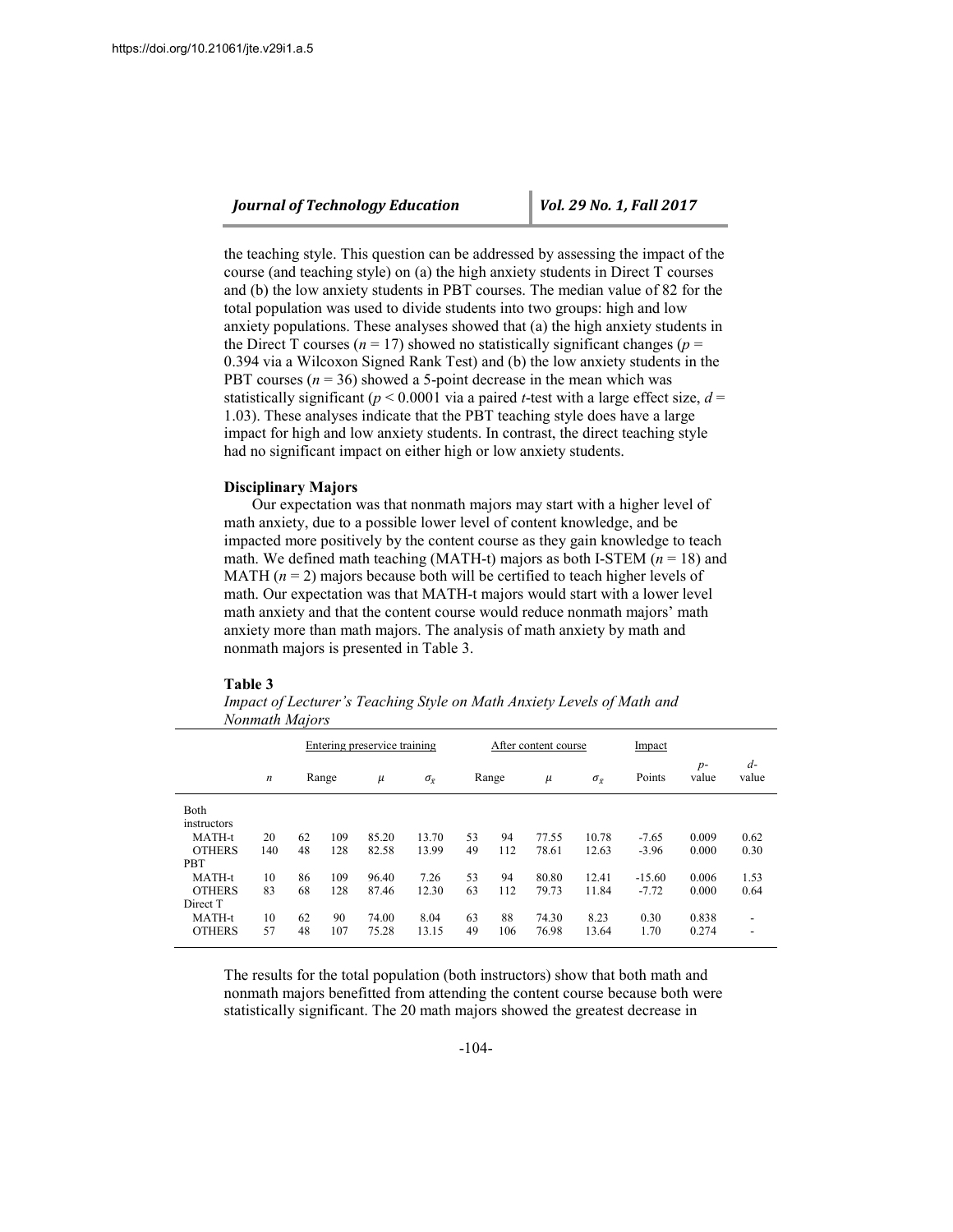math anxiety, 7.7-points (nearly 9%). The practical significance was medium for the MATH-t majors and small for the nonmath students.

More significant differences by disciplinary major were apparent when accounting for teaching style. Instructor B (Direct T) had no statistically significant impact on either MATH-t or nonmath students. By contrast, Instructor A (PBT) had a large positive impact on MATH-t and nonmath majors, which was statistically significant with large to medium effect sizes.

#### **Education Majors**

The analysis of math anxiety by different education majors is presented in Table 4. A one-way ANOVA test, using the total population, resulted in a *p*value of 0.344 indicating that the four groups were not statistically significantly different before the content course. Using the total population, all four education major groups showed decreases on anxiety of 4 to 6 points, three of which were statistically significant with medium practical significance. (The fourth group, DEAF, was close to significant with  $p = 0.057$ .)

More significant differences by education major were apparent when separating teaching style. All education majors in the PBT courses had statistically significant decreases in anxiety, which had medium to large effect sizes. The students in the Direct T courses had a substantially smaller impact, with predominately increases of anxiety. Only one subgroup (ELEM) had a statistically significant difference  $(p = 0.049)$ , an increase in anxiety of 2.65 points.

The SPED group did appear to be unique in that anxiety reductions were observed for both Direct T and PBT classes (but with only the PBT group being statistically significant).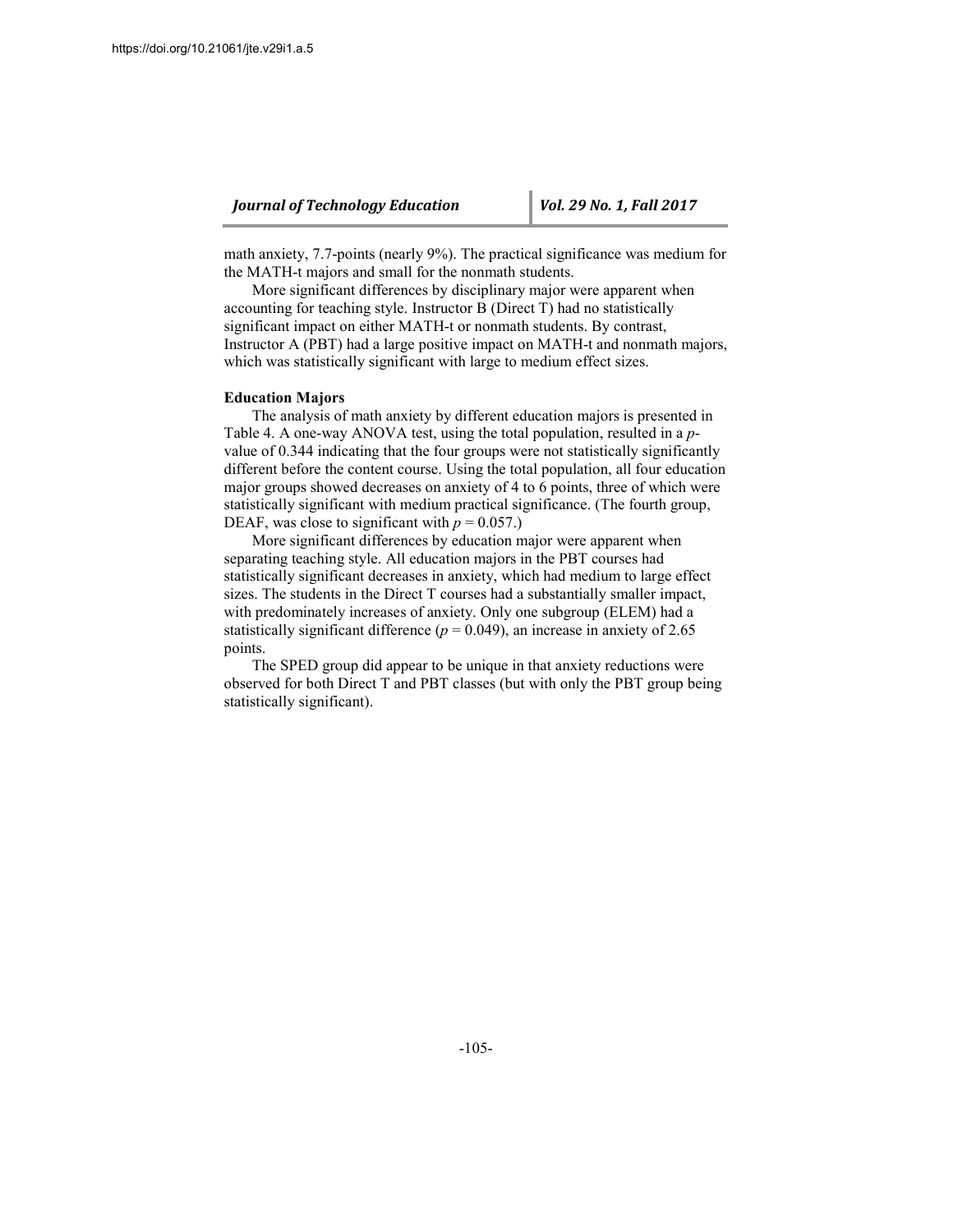|  | <b>Journal of Technology Education</b> |  |
|--|----------------------------------------|--|
|--|----------------------------------------|--|

## **Table 4**

*Impact of Lecturer's Teaching Style on Math Anxiety Levels of Different Education Majors*

|                         |                  | Entering preservice training |       |       |                    |    |       |     | After content course | Impact             |         |               |                          |
|-------------------------|------------------|------------------------------|-------|-------|--------------------|----|-------|-----|----------------------|--------------------|---------|---------------|--------------------------|
|                         | $\boldsymbol{n}$ |                              | Range | $\mu$ | $\sigma_{\bar{x}}$ |    | Range |     | $\mu$                | $\sigma_{\bar{r}}$ | Points  | $p-$<br>value | $d-$<br>value            |
| <b>Both instructors</b> |                  |                              |       |       |                    |    |       |     |                      |                    |         |               |                          |
| <b>EACH</b>             | 36               | 63                           | 123   | 85.22 | 14.56              | 58 |       | 112 | 81.03                | 13.68              | $-4.19$ | 0.008         | 0.30                     |
| <b>ELEM</b>             | 79               | 49                           | 128   | 81.34 | 13.82              | 51 |       | 106 | 76.68                | 11.24              | $-4.66$ | 0.000         | 0.37                     |
| <b>DEAF</b>             | 23               | 57                           | 109   | 86.00 | 13.87              | 63 |       | 107 | 82.04                | 13.96              | $-3.83$ | 0.057         | $\overline{\phantom{a}}$ |
| <b>SPED</b><br>PBT      | 22               | 48                           | 103   | 81.50 | 13.25              | 49 |       | 94  | 75.77                | 11.39              | $-5.73$ | 0.004         | 0.46                     |
| <b>EACH</b>             | 24               | 69                           | 123   | 90.25 | 13.90              | 63 |       | 112 | 82.04                | 13.55              | $-8.21$ | 0.000         | 0.60                     |
| <b>ELEM</b>             | 48               | 68                           | 128   | 87.17 | 11.71              | 53 |       | 106 | 77.79                | 10.45              | $-9.38$ | 0.000         | 0.85                     |
| <b>DEAF</b>             | 10               | 74                           | 109   | 91.50 | 11.77              | 70 |       | 107 | 84.30                | 16.05              | $-5.00$ | 0.009         | 0.51                     |
| <b>SPED</b><br>Direct T | 11               | 71                           | 103   | 88.09 | 10.84              | 66 | 93    |     | 78.64                | 10.39              | $-9.45$ | 0.004         | 0.89                     |
| <b>EACH</b>             | 12               | 63                           | 90    | 75.17 | 10.25              | 58 |       | 106 | 79.00                | 14.30              | 3.83    | 0.290         | $\overline{\phantom{a}}$ |
| <b>ELEM</b>             | 31               | 49                           | 100   | 72.32 | 11.96              | 51 |       | 101 | 74.97                | 12.34              | 2.65    | 0.049         | 0.22                     |
| <b>DEAF</b>             | 13               | 57                           | 107   | 81.77 | 14.29              | 63 |       | 105 | 85.80                | 13.59              | 4.03    | 0.625         |                          |
| <b>SPED</b>             | 11               | 48                           | 89    | 74.91 | 12.49              | 49 |       | 94  | 72.91                | 12.11              | $-2.0$  | 0.286         | $\overline{\phantom{a}}$ |

## **Summary**

Students entering their training had an R-MANX math anxiety level of 82.9. A required math content course (for educators) was useful in reducing math anxiety. Reductions in math anxiety were observed across education and disciplinary majors. Teaching style had a large beneficial impact on math anxiety, with a PBL style exhibiting statistically significant decreases and medium to large practical differences. In contrast, a direct teaching style had either no impact or a detrimental impact on anxiety. All subgroups were beneficially impacted by a PBL teaching style, but only SPED majors were beneficially impacted by a direct teaching style (not statistically significant).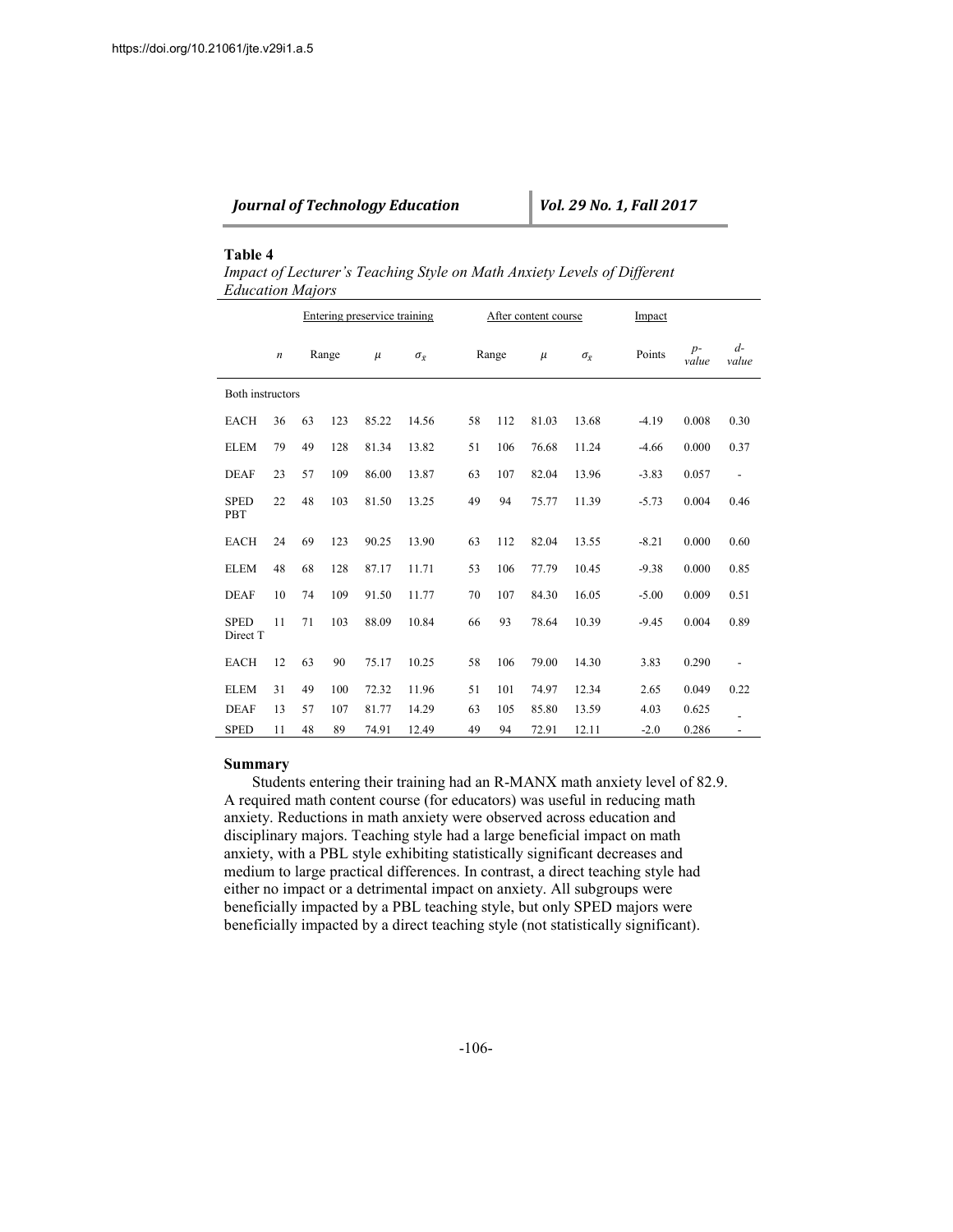$\overline{a}$ 

*Journal of Technology Education Vol. 29 No. 1, Fall 2017*

## **Discussion**

We agree with Mercer et al. (1996) that a single instructional method is seldom effective for all students; however, in this study, a PBL-centric teaching style profoundly decreased math anxiety in an education contextualized math content course. This has substantial implications for both the implementation and impact of I-STEM methods as well as how we train T&E teachers. In general, our T&E teacher preparation programs have limited math, science, and engineering (each having important math contexts). This lower emphasis on math likely results in higher math anxious T&E teachers and limited implementation of PBL methods, and it certainly limits how much engineering (vs. technology) can be effectively addressed in classes. Litowitz (2014) found that 75% of our T&E teacher preparation programs required only lower level math courses. Additionally, Litowitz (2014) found only one program with a required contextualized (engineering) math course. A lower emphasis on math has also been evident in our certified teachers. When investigating familiarity with the grade level of mathematics standards, Flowers and Rose (2014) found that T&E teachers were (a) only accurate 40% of the time and (b) off by two or more grade levels 30% of the time. Additionally, mathematics is also not represented substantially in field research. Of the 97 papers published in this journal from spring 2007 through spring 2016, only seven had the word *mathematics* in the title. Strimel and Grubbs (2016) also discussed several of these observations, as well as other observations, when suggesting a larger emphasis on engineering in the field. Because I-STEM teaching utilizes designcentric PBL methods, this study indicates that I-STEM activities may lower math anxiety and therefore increase mathematical skills in both K–12 students and preservice T&E teachers. If T&E teacher preparation programs generally required more education-centric or contextualized math courses (especially utilizing a PBL teaching style), then I-STEM (or Engineering) methods might be more effectively be implemented. Burghardt, Hecht, Russo, Lauckhardt, and Hacker (2010) also suggests that mathematically integrated PBL-centric I-STEM methods be modeled in preservice T&E teacher programs.<sup>[1](#page-12-0)</sup>

### **Future Work**

Questions that remain include inquiries on the longevity of this impact as well as extending the study to specific preservice or in-service elementary or secondary teachers in T&E or STEM and extending the study to other institutions.

<span id="page-12-0"></span><sup>&</sup>lt;sup>1</sup> It should be noted that technology education has worked on integrated curricula math projects (LaPorte & Sanders, 1993; Satchwell & Loepp, 2002).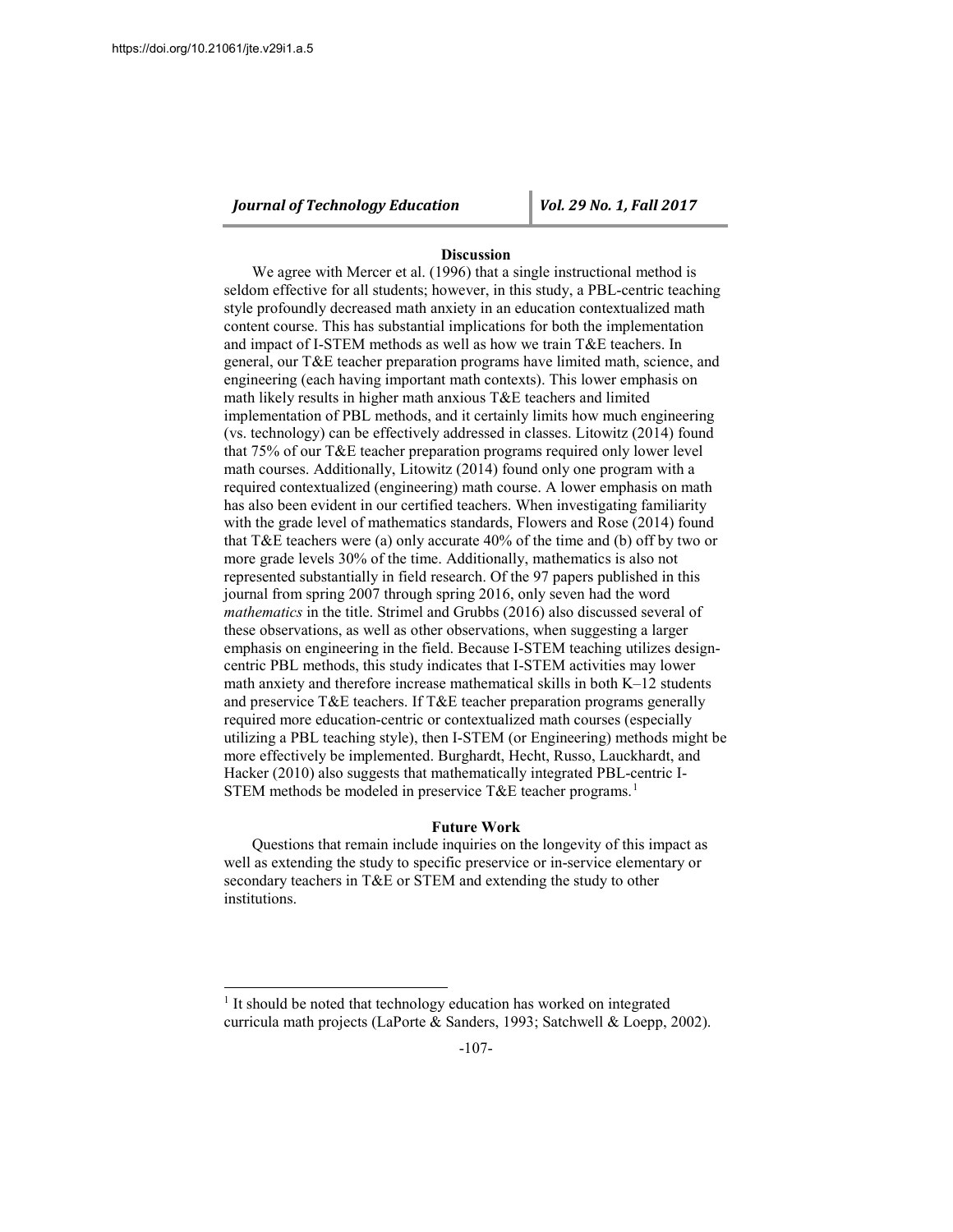## **References**

- Ashcraft, M. H. (2002). Math anxiety: Personal, educational, and cognitive consequences. *Current Directions in Psychological Sciences*, *11*(5), 181– 185. doi:10.1111/1467-8721.00196
- Bandura, A. (1986). *Social foundations of thought and action: A social cognitive theory*. Englewood Cliffs, NJ: Prentice-Hall.
- Barrows, H. (2002). Is it truly possible to have such a thing as dPBL? *Distance Education*, *23*(1), 119–122. doi:10.1080/01587910220124026
- Beilock, S. L., Gunderson, E. A., Ramirez, G., & Levine, S. C. (2010). Female teachers' math anxiety affects girls' math achievement. *Proceedings of the National Academy of Sciences of the United States of America*, *107*(5) 1860–1863. doi:10.1073/pnas.0910967107

Brady, P., & Bowd, A. (2005). Mathematics anxiety, prior experience and confidence to teach mathematics among pre-service education students. *Teachers and Teaching: Theory and Practice*, *11*(1), 37–46. doi:10.1080/1354060042000337084

Brown, A. B., Westenskow, A., & Moyer-Packenham, P. S. (2011). Elementary pre-service teachers: Can they experience mathematics teaching anxiety without having mathematics anxiety? *Issues in the Undergraduate Mathematics Preparation of School Teachers: The Journal*, 5. Retrieved from http://www.k-

12prep.math.ttu.edu/journal/5.attributes/brown01/article.pdf

- Buhlman, B. J., & Young, D. M. (1982). On the transmission of mathematics anxiety. *Arithmetic Teacher*, *30*(3), 55–56.
- Burghardt, M. D., Hecht, D., Russo, M., Lauckhardt, J., & Hacker, M. (2010). A study of mathematics infusion in middle school technology education classes. *Journal of Technology Education*, *22*(1), 58–74. doi:10.21061/jte.v22i1.a.4
- Bursal, M., & Paznokas, L. (2006). Mathematics anxiety and preservice elementary teachers' confidence to teach mathematics and science. *School Science and Mathematics*, *106*(4), 173–180. doi:10.1111/j.1949- 8594.2006.tb18073.x
- Burton, L. (1998). Undergraduate engineering education: Teaching, learning, assessing—A symbiosis. *Engineering Science and Education Journal*, *7*(4), 158–160. doi:10.1049/esej:19980404
- Cornell, C. (1999). "I hate math! I couldn't learn it, and I can't teach it!" *Childhood Education*, *75*(4), 225–231. doi:10.1080/00094056.1999.10522022
- Finlayson, M. (2014). Addressing math anxiety in the classroom. *Improving Schools*, *17*(1), 99–115. doi:10.1177/1365480214521457
- Flowers, J., & Rose, M. A. (2014). Mathematics in technology & engineering education: Judgments of grade-level appropriateness. *Journal of Technology Education*, *25*(2), 18–34. doi:10.21061/jte.v25i2.a.2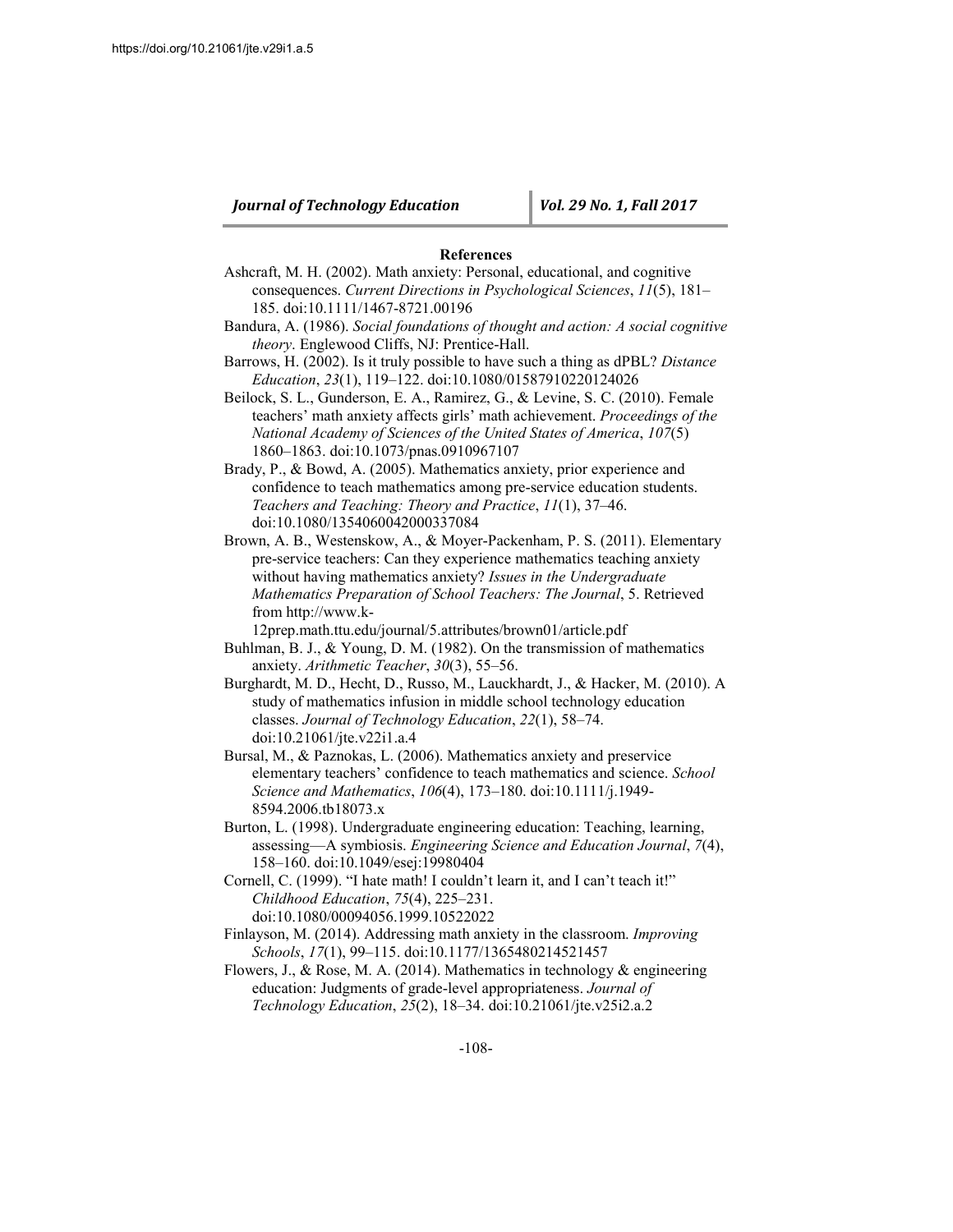- Frank, M. L. (1990). What myths about mathematics are held and conveyed by teachers? *Arithmetic Teacher*, *37*(5), 10–12.
- Geist, E. (2010). The anti-anxiety curriculum: Combating math anxiety in the classroom. *Journal of Instructional Psychology*, *37*(1), 24–31.
- Gibson, S., & Dembo, M. H. (1984). Teacher efficacy: A construct validation. *Journal of Educational Psychology*, *76*(4), 569–582. doi:10.1037/0022- 0663.76.4.569
- Gresham, G. (2007). A study of mathematics anxiety in pre-service teachers. *Early Childhood Education Journal*, *35*(2), 181–188. doi:10.1007/s10643- 007-0174-7
- Gresham, G. (2008). Mathematics anxiety and mathematics teacher efficacy in elementary pre-service teachers. *Teaching Education*, *19*(3), 171–184. doi:10.1080/10476210802250133
- Harper, N. W., & Daane, C. J. (1998). Causes and reductions of math anxiety in preservice elementary teachers. *Action in Teacher Education*, *19*(4), 29–38. doi:10.1080/01626620.1998.10462889
- Hembree, R. (1990). The nature, effects, and relief of mathematics anxiety. *Journal for Research in Mathematics Education*, *21*(1), 33–46. doi:10.2307/749455
- Hmelo-Silver, C. E., & Barrows, H. S. (2006). Goals and strategies of a problem-based learning facilitator. *The Interdisciplinary Journal of Problem-Based Learning*, *1*(1), 21–39. doi:10.7771/1541-5015.1004
- Honey, M., Pearson, G., & Schweingruber, H. (Eds.). (2009). STEM integration in K–12 education: Status, prospects, and an agenda for research. Washington DC: National Academies Press. doi:10.17226/18612
- Isiksal, M., Curran, J. M., Koc, Y., & Askun, C. S. (2009). Mathematics anxiety and mathematical self-concept: Considerations in preparing elementaryschool teachers. *Social Behavior and Personality*, *37*(5), 631–644. doi:10.2224/sbp.2009.37.5.631
- Jackson, C. D., & Leffingwell, R. J. (1999). The role of instructors in creating math anxiety in students from Kindergarten through college. *Mathematics Teacher*, *92*(7), 583–586.
- Kelly, W. P., & Tomhave, W. K. (1985). A study of math anxiety/math avoidance in preservice elementary teachers. *Arithmetic Teacher*, *32*(5), 51– 53.
- LaPorte, J., & Sanders, M. (1993). The T/S/M Integration Project: Integrating technology, science, and mathematics in the middle school. *The Technology Teacher*, *52*(6), 17–21.
- Liao, C. (2016). From interdisciplinary to transdisciplinary: An arts-integrated approach to STEAM education. *Art Education*, *69*(6), 44–49. doi:10.1080/00043125.2016.1224873
- Litowitz, L. S. (2014). A curricular analysis of undergraduate technology  $\&$ engineering teacher preparation programs in the United States. *Journal of*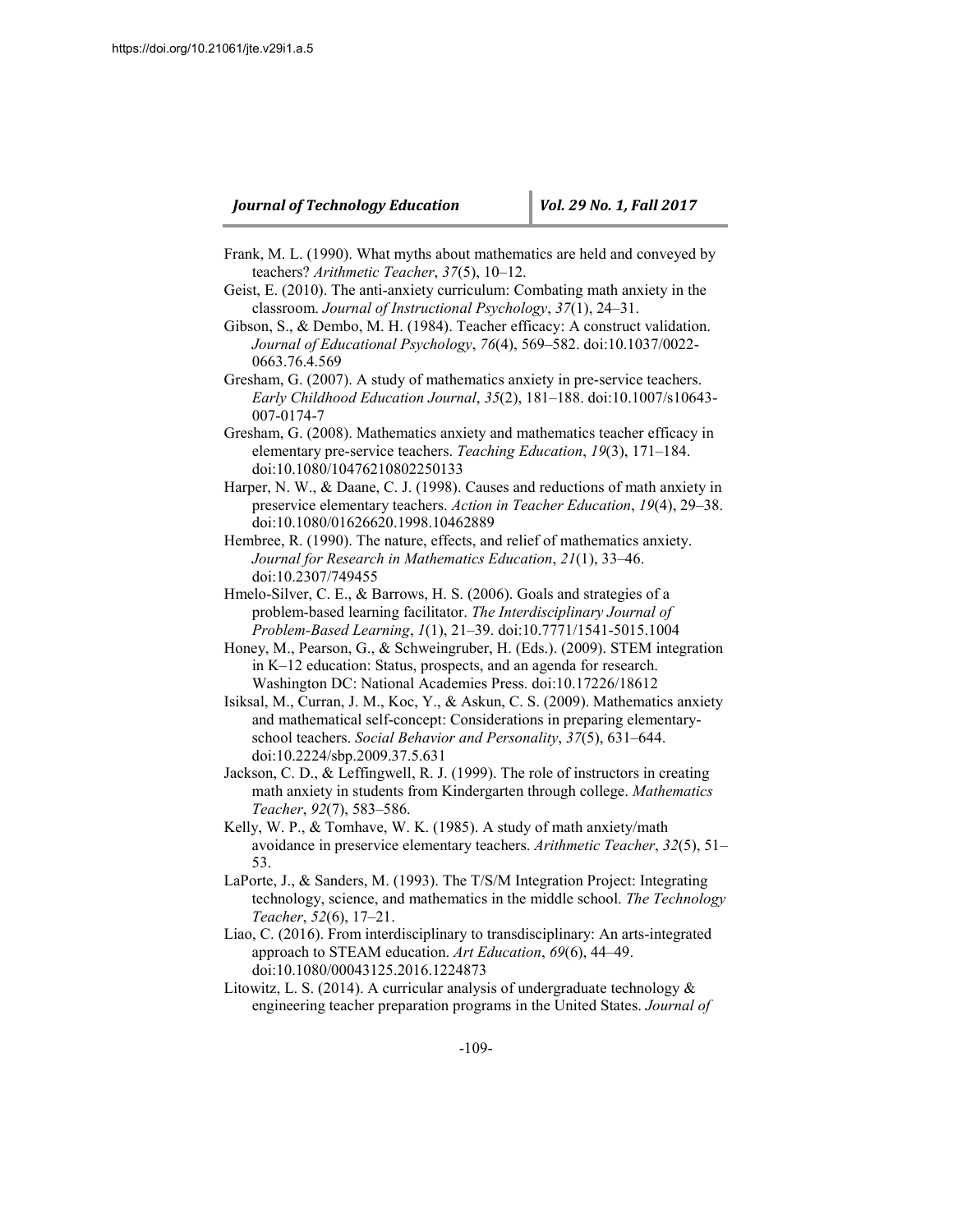*Technology Education*, *25*(2), 73–84. doi:10.21061/jte.v25i2.a.5

- Mercer, C. D., Lane, H. B., Jordan, L., Allsopp, D. H., & Eisele, M. R. (1996). Empowering teachers and students with instructional choices in inclusive settings. *Remedial and Special Education*, *17*(4), 226–236. doi:10.1177/074193259601700405
- Richardson, F. C., & Suinn, R. M. (1972). The Mathematics Anxiety Rating Scale: Psychometric data. *Journal of Counseling Psychology*, *19*(6), 551– 554. doi:10.1037/h0033456
- Sanders, M. (2009). STEM, STEM education, STEMmania. *The Technology Teacher*, *68*(4), 20–26.
- Satchwell, R. E., & Loepp. F. L. (2002). Designing and implementing an integrated mathematics, science, and technology curriculum for the middle school. *Journal of Industrial Teacher Education*, *39*(3), 41–66.
- Strimel. G., & Grubbs, M. E. (2016). Positioning technology and engineering education as a key force in STEM education. *Journal of Technology Education*, 27(2), 21–36. doi:10.21061/jte.v27i2.a.2
- Strobel, J., & van Barneveld, A. (2009). When is PBL more effective? A metasynthesis of meta-analyses comparing PBL to conventional classrooms. *Interdisciplinary Journal of Problem-Based Learning*, *3*(1), 44–58. doi:10.7771/1541-5015.1046
- Swars, S. L., Daane, C. J., & Giesen, J. (2006). Mathematics anxiety and mathematics teacher efficacy: What is the relationship in elementary preservice teachers? *School Science and Mathematics*, *106*(7), 306–315. doi:10.1111/j.1949-8594.2006.tb17921.x
- Swetman, B., Munday, R., & Windham, R. (1993). Math-anxious teachers: Breaking the cycle. *College Student Journal*, 22(4), 421–427.
- Teague, P. T., & Austin-Martin, G. (1981, February). *Effects of a mathematics methods course on prospective elementary school teachers' math attitudes*, *math anxiety*, *and teaching performance.* Paper presented at the annual meeting of the Southwest Educational Research Association, Dallas, TX.
- Trujillo, K. M., & Hadfield, O. D. (1999). Tracing the roots of mathematics anxiety through in-depth interviews with preservice elementary teachers. *College Student Journal*, *33*(2), 219–232.
- Uusimaki, L., & Nason, R. (2004). Causes underlying pre-service teachers' negative beliefs and anxieties about mathematics. In *Proceedings of the 26th Conference of the International Group for the Psychology of Mathematics Education* (Vol. 4, pp. 369–376). Retrieved from https://www.emis.de/proceedings/PME28/RR/RR141\_Uusimaki.pdf
- Vinson, B. M. (2001). A comparison of preservice teachers' mathematics anxiety before and after a methods class emphasizing manipulatives. *Early Childhood Education Journal*, *29*(2), 89–94. doi:10.1023/A:1012568711257